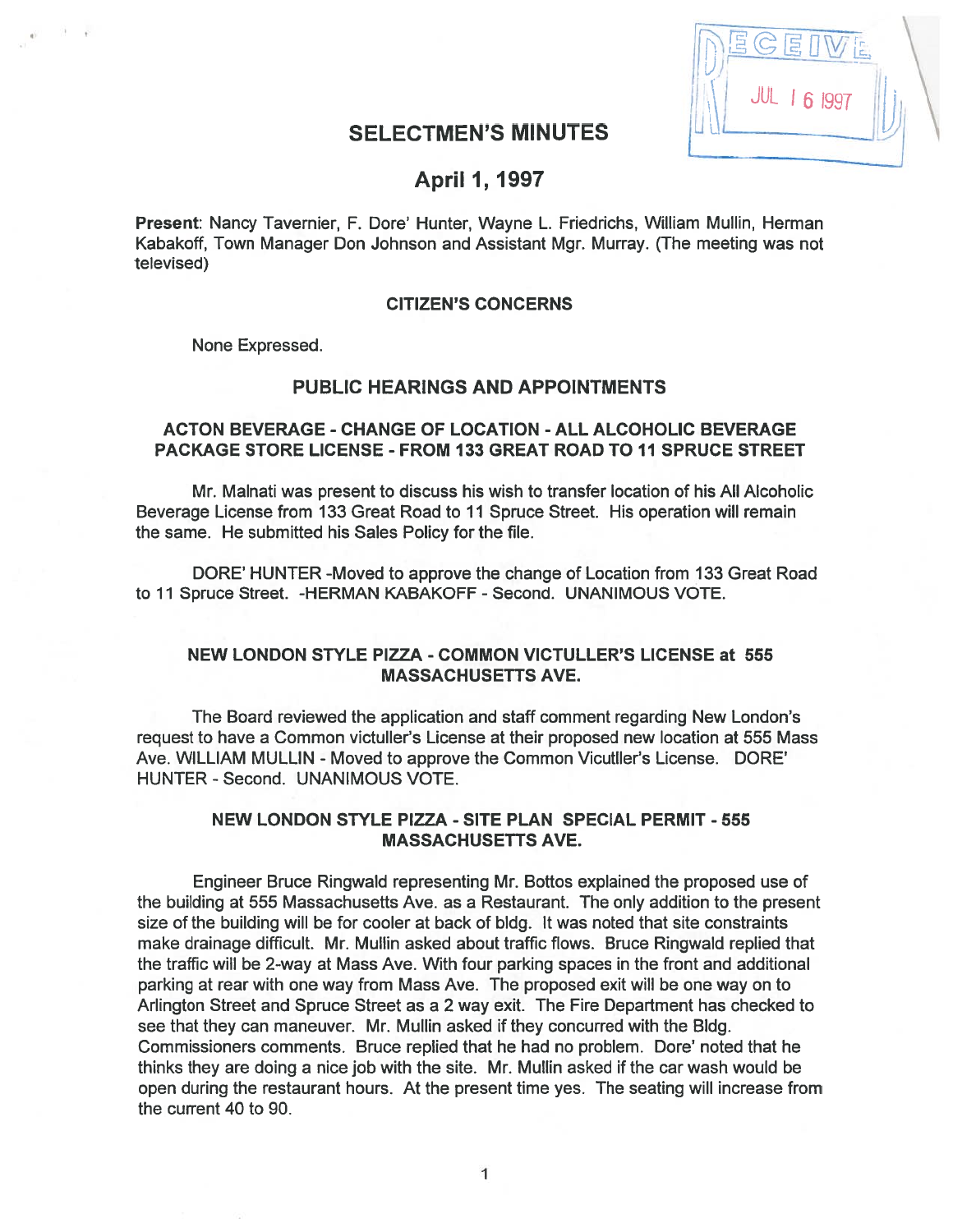Mr. Kabakoff asked if HDC had reviewed. Bruce said they are in the process. WILLIAM MULLIN - Moved to take under advisement. DORE' HUNTER -Second. UNANIMOUS VOTE.

### DATA INSTRUMENTS - ABOVE GROUND STORAGE PERMIT 100 DISCOVERY WAY

Representatives of Data Instruments reviewed their reques<sup>t</sup> for above ground storage at 100 Discovery Way. This is required in order to comply with the hazardous reduction plan. DORE' HUNTER - Moved to approve the application. WAYNE FREIDRICHS - Second. UNANIMOUS VOTE.

## SELECTMEN'S BUSINESS

SUSPENDED ELECTION - Pending a Judicial ruling, WILLIAM MULLIN - Moved that April 15 as the date for resumption of Election. DORE' HUNTER - UNANIMOUS VOTE.

### WARRANT ARTICLE DISCUSSION -

Steve Aronson wanted to talk about the Economic Development Letter. He described what the Chamber of Commerce proposes. They were asking for \$5,000 in FY97 budget to inventory properties in town as described. COC has researched and find John Mullin is <sup>a</sup> top resource - also Uptown Inc., in Clinton in case town staff can not handle. Steve noted that the COC will offer whatever assistance they can. Wayne noted that MAPC is doing GIS. His Economic Development Study Committee has discussed and would like to pursue. Bill notes GIS is expensive system and notes that MAED is doing something along these same lines.

Steve Aronson mentioned Ft. Devens agreemen<sup>t</sup> to share inquiries with communities. COC is getting these reports. Current responses are minimal neither COC or Town Staff have time. This program might help. Nancy asked if \$5,000 was enough money. Steve felt it was more than enough. DORE' HUNTER - Moved to direct the Town Manager to utilize the \$5,000 in collaboration with COC to use in the best way. WAYNE SECOND. 4 Yes, William Mullin Abstained, Motion Passed.

Article 11 -APS Budget -WILLIAM MULLIN - Moved to Approve. DORE' HUNTER - Second. UNANIMOUS VOTE.

Article 12 - Budget Trans. - Herman deferred due to no firm number. Bill Ryan says it could be as low as \$75,000 or as high at \$111,000. He suggests we wait and take position prior to Town meeting. Dore' would like explanation with regard to bottom line budget and why didn't have the money in other accounts. Herman says Bill Ryan cut back on the other spending when saw problem coming, hence the 75K to 111K. Ryan pointed out this was accepted at ALG. William Mullin questioned why this has happened for the last three years, the Board agreed and noted it has been coming in late. The Board will discuss again at the pre-town meeting.

Article 13 ABRHS Assessment - WILLIAM MULLIN - Moved to recommend. HERMAN KABAKOFF - Second. UNANIMOUS VOTE.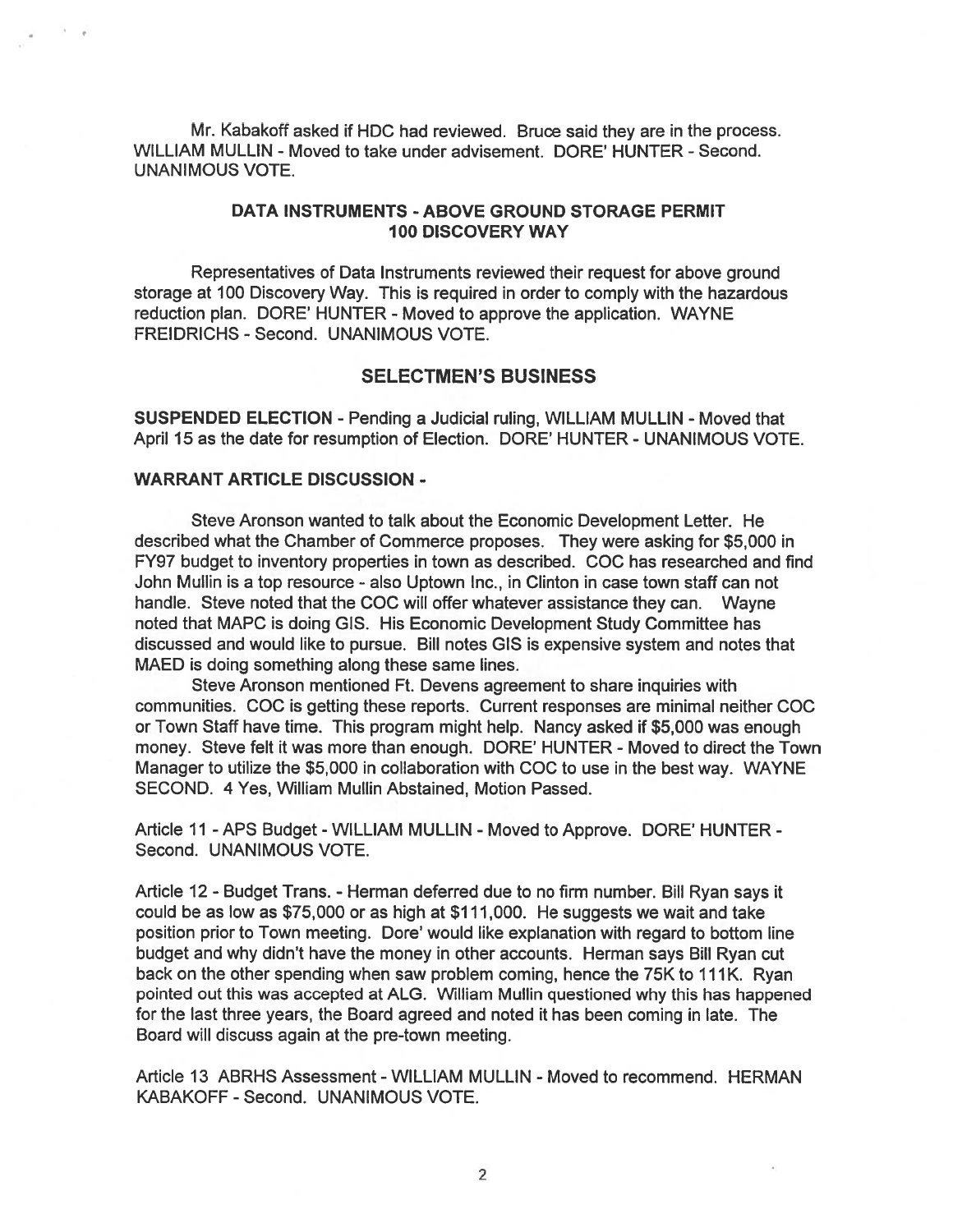Article 14 Minuteman - WAYNE FRIEDRICHS -Moved to Recommend. DORE' HUNTER - Second. UNANIMOUS VOTE

Article 40 - Ground Water Cleanup - Herman described what bylaw has as goals. Notes W.R. Grace letter saying they will not comply. Notes BOC Gasses gave rationale for objecting. Bill felt <sup>a</sup> little uncomfortable with this. Dore' thinks it is important we have this standard. Nancy notes these are Water District standards. HERMAN KABAKOFF - Moved to Recommend. WAYNE FRIEDRICS- Second. 4-1 William Mullin Abstaining.

Article 47 - Free Cash - Nancy explained this article will cover Free Cash if needed. This article will probably be passed over. After discussion, the Board will Defer until next meeting.

Article 19 -Sewer Bylaw - Dore noted the current bylaw is 50/50. Sewer action Committee recommends 0% subsidy. Notes that this info in memo is model only. DORE' HUNTER - Moved that <sup>a</sup> 0% tax subsidy meaning general taxpayer out of property will only pay for capital that is proportion of public use. HERMAN KABAKOFF - Second. UNANIMOUS VOTE.

Nancy Tavernier was looking for what wording to use in bylaw and will refer to Counsel for wording. She feels that people should understand that public will be paying for proportion they use. Dore' noted that the model has been presented to give residential <sup>a</sup> conservative estimate of impact, it will be refined as design is refined.

Herman asked if the BOS as Sewer Commissioners make decision on calculation of fees. Nancy replied yes. Dore' and Nancy want to ask Town Counsel if we can have override to pick up old debt in future if needed.

Article 28 -AB Cultural Council - change term to 3 years. WILLIAM MULLIN -Moved to recommend. HERMAN KABAKOFF - Second. UNANIMOUS VOTE.

Article 26 -Morrison Land - Bill noted based on Board of Selectmen vote to take as General Municipal land what would BOS do if move was made at town meeting to take for Conservation? Nancy felt we would have to revisit recommendation. Bill recommended no backup votes. Strategy to be BOS is strongly in suppor<sup>t</sup> of as General Municipal use and revisit only at Town Meeting.

TOWN MEETING DISCUSSION- John Murray flagged BOS that FinCom may oppose some of our articles based on Free Cash. The Board discussed Town Meeting issues in general.

JENKS FUND DISBURSEMENT - Herman Kabakoff presented his recommendation to the Board regarding the allocations from the Jenks Fund. Nancy felt that the Acton Housing Authority gran<sup>t</sup> could be lowered slightly because the use of funds were to be paid to the School and she felt that the Community Education should be able to absorb some of the cost of these programs. HERMAN KABAKOFF - Move to distribute Jenk's Funds as follows: \$450, Housing Authority, \$300 for B.A.B.E.S. \$636.20 to the Memorial Library Summer reading Program. WILLIAM MULLIN - Second. UNANIMOUS VOTE.